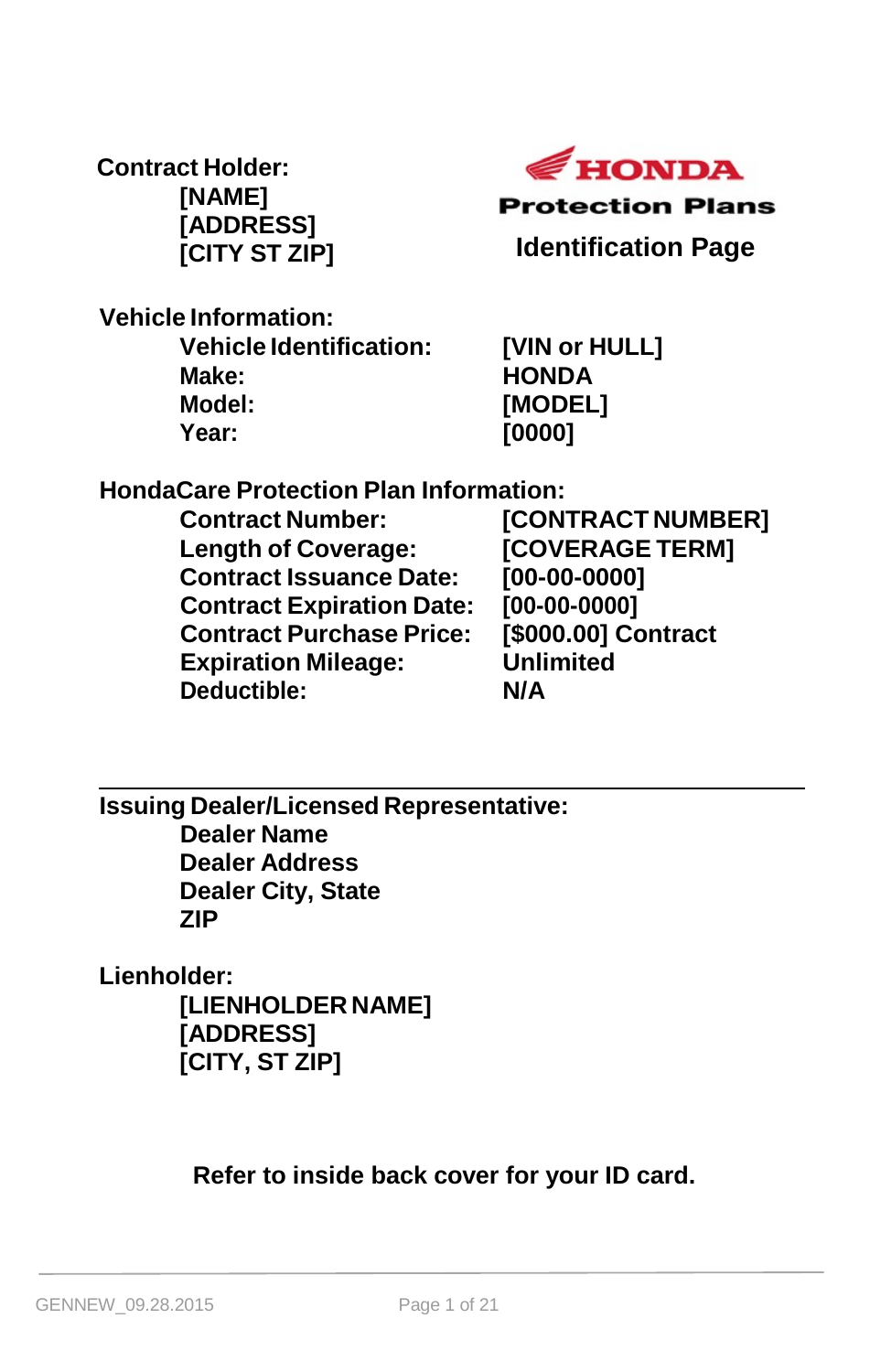Dear Customer Name:

Congratulations on your purchase of HondaCare Protection. In American Honda's continuing effort to make your ownership experience as pleasurable and carefree as possible, we offer you this extended service coverage designed specifically for your Honda.

Please take the time now to carefully review and verify all of the pertinent information concerning your coverage. If the information is correct, remove the HondaCare ID Card on the inside of the back cover of this Contract and keep it with you when you ride your Honda. Also, please place your Contract in a safe place in case you need to refer to it in the future.

If you find any errors in your Contract, please contact your Dealer immediately.

Welcome to the Honda Family.

Sincerely, AMERICAN HONDA MOTOR CO., INC.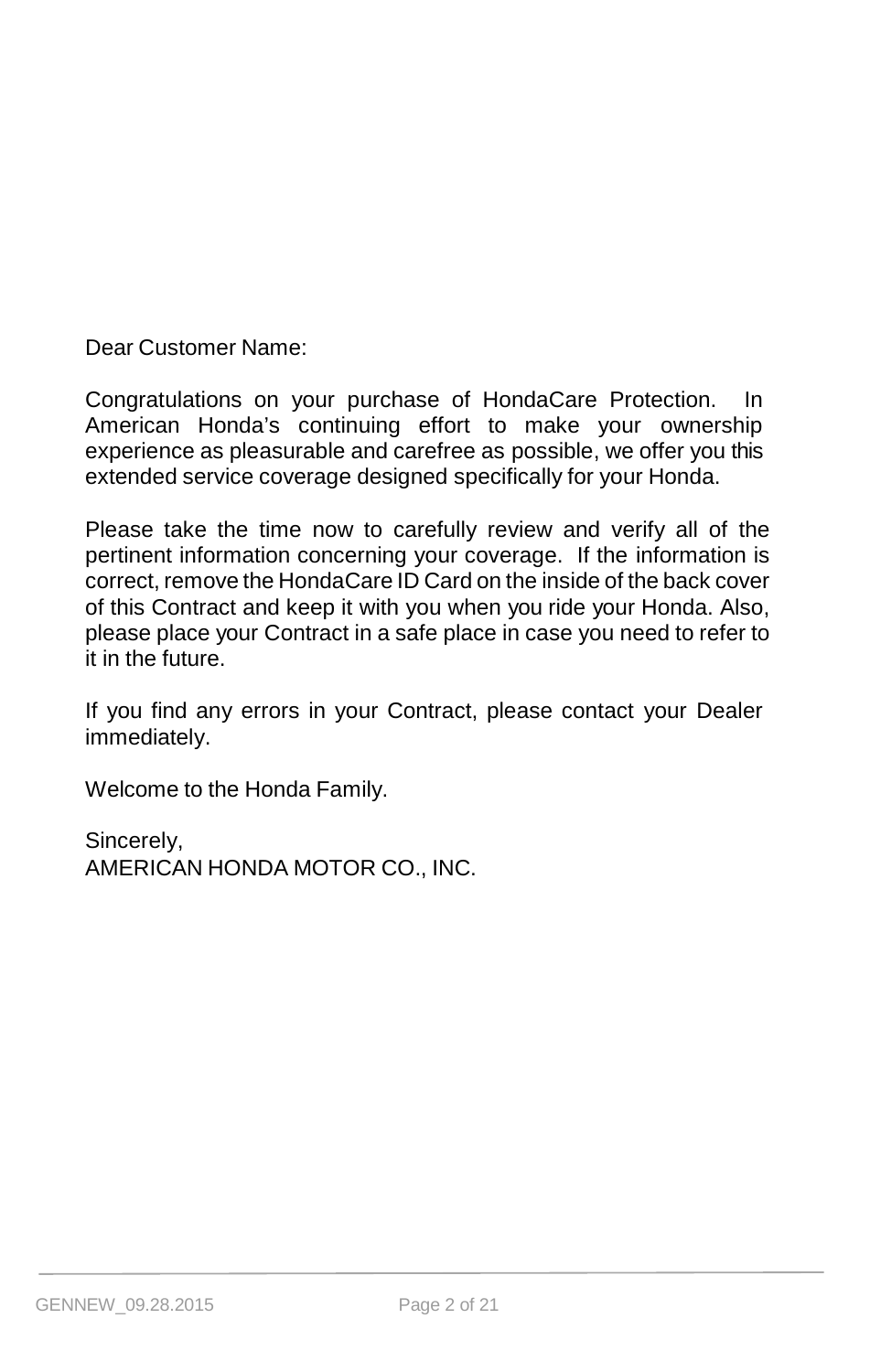# **This Page Intentionally Left Blank**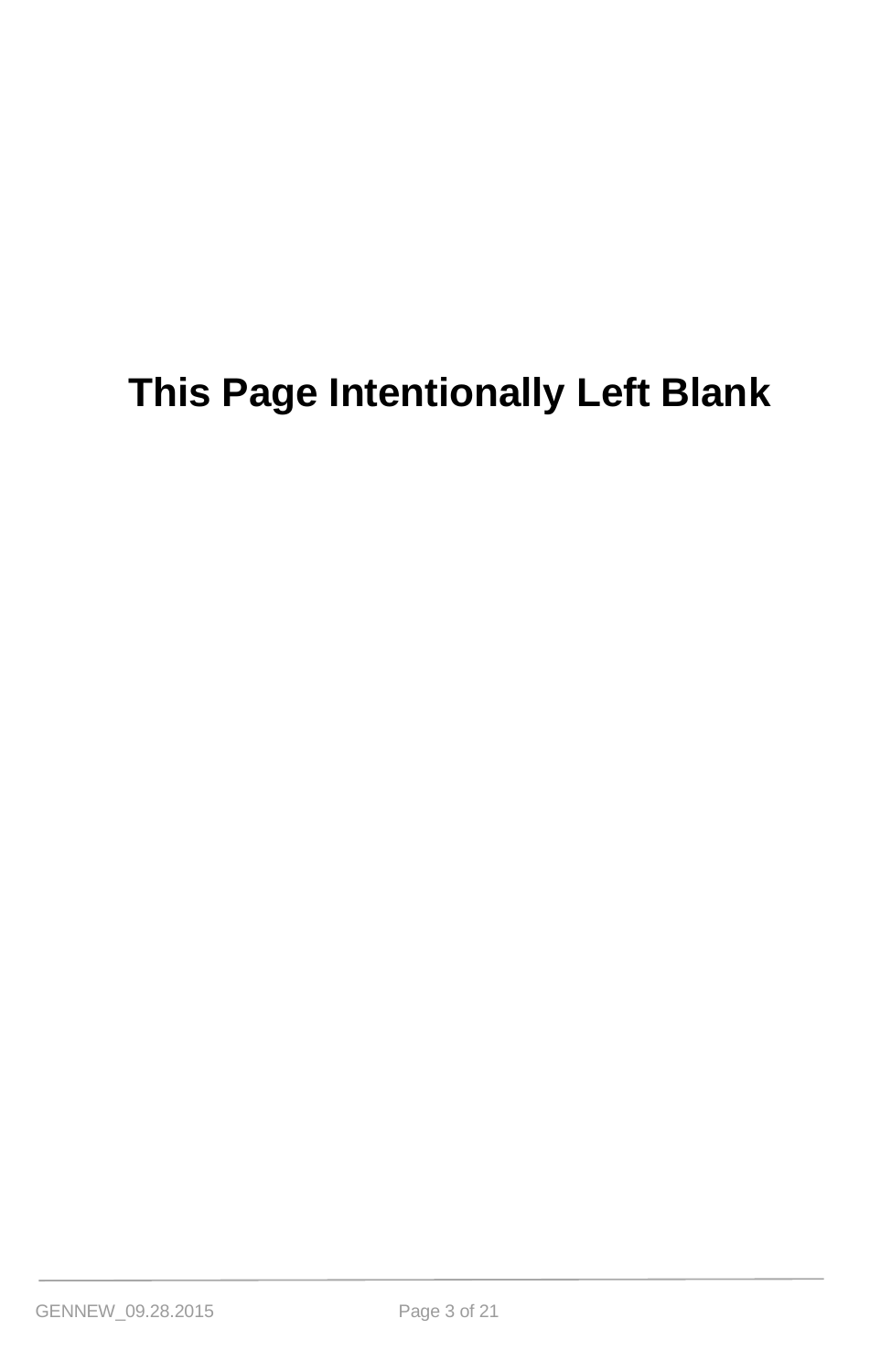# **HondaCare Plan Terms & Conditions**

This CONTRACT is entered into by and between American Honda Motor Co., Inc. ("American Honda") and the OWNER as listed on the IDENTIFICATION PAGE.

AMERICAN HONDA thanks YOU for purchasing this Honda Protection Plan. WE hope YOU will enjoy peace-of-mind knowing YOUR VEHICLE is protected in the unlikely event covered repairs are needed after the distributor's limited warranty expires. Unless otherwise specified in the State Specific Provisions for YOUR state, American Honda's obligations under this CONTRACT are backed by the full faith and credit of American Honda.

Please read the information contained in this coverage contract carefully. It explains the terms and conditions of the CONTRACT that YOU have purchased. Please verify the information listed on the IDENTIFICATION PAGE and in this CONTRACT is correct. If not, please contact YOUR DEALER. Again, thank you for choosing HondaCare.

# **I. DEFINITIONS**

- **A. ACTUAL CASH VALUE** means an amount equal to the replacement cost of YOUR VEHICLE minus depreciation at the time of a MECHANICAL BREAKDOWN.
- **B. CONTRACT** means this HondaCare Plan Service Contract.
- **C. EFFECTIVE DATE** means the day on which YOUR coverage under this CONTRACT begins. YOUR coverage begins the day following the expiration of YOUR FACTORY WARRANTY.
- **D. FACTORY WARRANTY** means the AMERICAN HONDA Distributor's Limited Warranty provided with the purchase of YOUR VEHICLE.
- **E. IDENTIFICATION PAGE** means the page on the inside front cover of this CONTRACT labeled "IDENTIFICATION PAGE."
- **F. MECHANICAL BREAKDOWN** means the inability of a properly maintained part covered under this CONTRACT to perform the function for which it was designed, due to defects in materials or workmanship. MECHANICAL BREAKDOWN does not mean the gradual reduction in operating performance due to wear and tear.
- **G. REPAIR COST** means the part and labor expense (and taxes, if applicable) necessary to repair or replace a covered part due to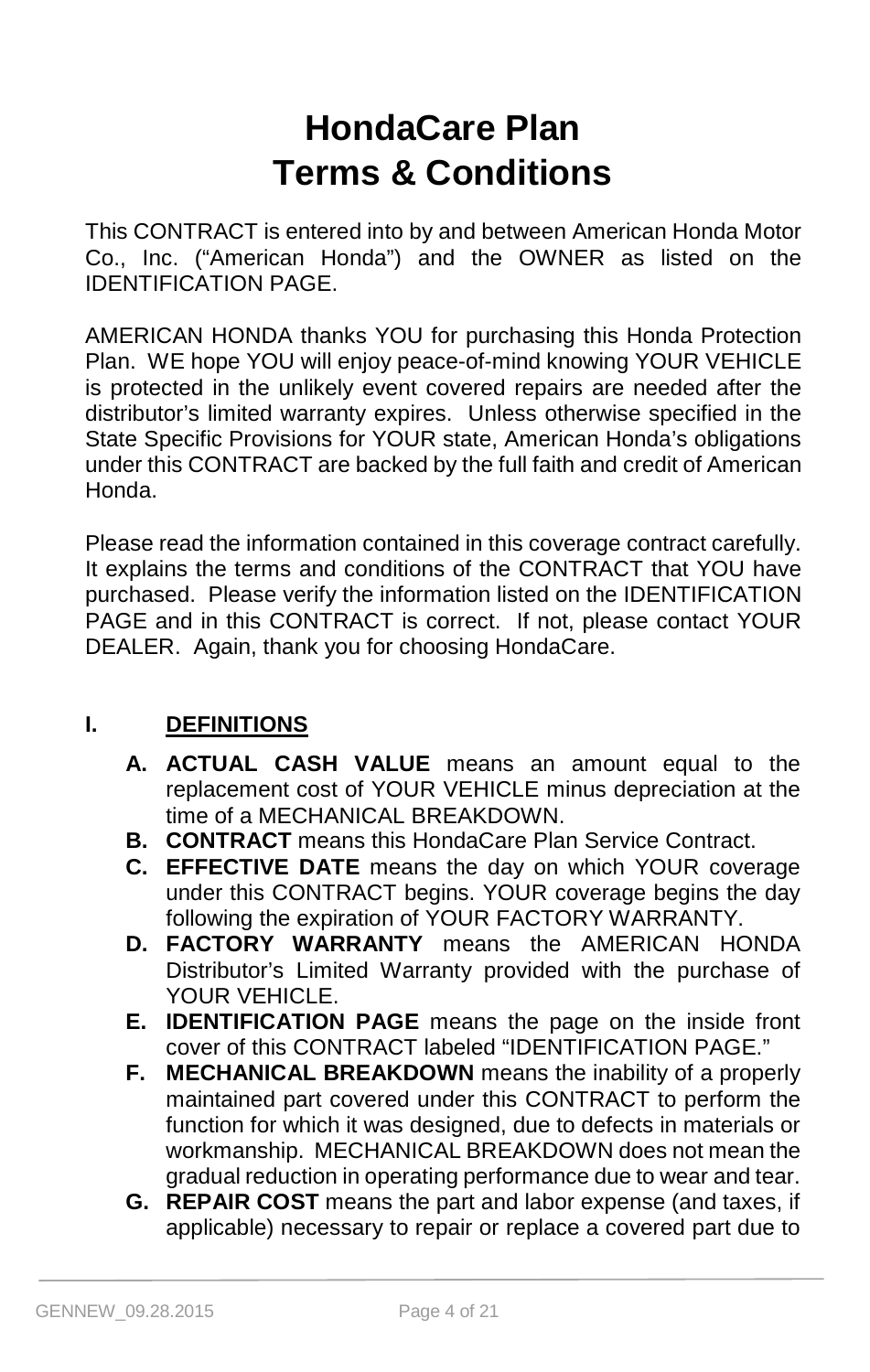MECHANICAL BREAKDOWN, and to repair or replace any component damaged as a direct result of MECHANICAL BREAKDOWN of a covered part. REPAIR COST is determined by YOUR DEALER's regular retail parts prices up to Manufacturer's Suggested Retail Price and current Honda Warranty Flat Rate Manual.

- **H. VEHICLE** means the VEHICLE identified on the IDENTIFICATION PAGE.
- **I. WE, US, OUR,** and **AMERICAN HONDA** mean the service contract provider, American Honda Motor Co., Inc., P.O. Box 2200, Torrance, CA 90509-2200, (800) 555-3496, a wholly owned subsidiary of the manufacturer, Honda Motor Company, Ltd., unless otherwise specified in the State Specific Provisions for YOUR state.
- **J. YOU , YOUR,** and **OWNER** mean the Contract holder named on the IDENTIFICATION PAGE or a subsequent retail owner of the VEHICLE entitled to coverage and benefits under the terms of this CONTRACT.
- **K. YOUR DEALER** means the authorized AMERICAN HONDA Motorcycle Dealer where this CONTRACT was purchased.

#### **II. DURATION**

Coverage under this CONTRACT begins on the Effective Date and expires on the expiration date as listed on the IDENTIFICATION PAGE.

# **III. WHAT IS COVERED**

This CONTRACT provides that WE will repair or, at OUR option, replace any part damaged by MECHANICAL BREAKDOWN for the duration of the CONTRACT, **SUBJECT TO ALL TERMS AND CONDITIONS, AND EXCEPT AS SPECIFICALLY EXCLUDED HEREIN**.

**Repairs must be performed by an authorized** AMERICAN HONDA **Motorcycle dealer.** There will be no charge to YOU for parts or labor for covered repairs. Parts repaired or replaced under this CONTRACT continue to be covered only for the duration of the CONTRACT. All replaced parts become the property of American Honda. The total amount of any reimbursement will not exceed the ACTUAL CASH VALUE of the VEHICLE at the time of MECHANICAL BREAKDOWN as determined by standard publications for establishing VEHICLE value. Repairs and replacements will be made with new or remanufactured AMERICAN HONDA authorized parts of like kind and quality.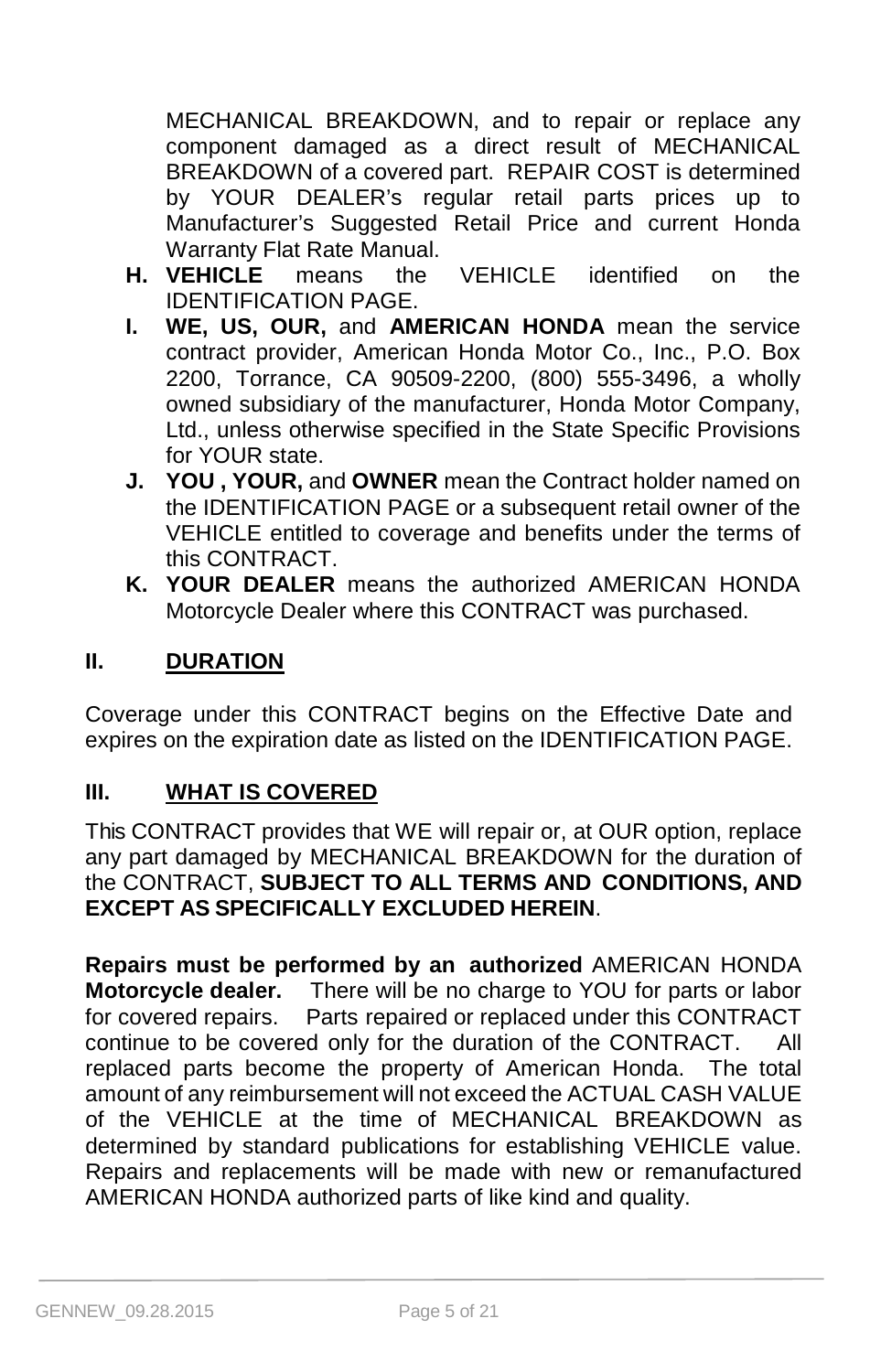# **IV. TRANSFER & CANCELLATION**

#### A. **TRANSFER**

- 1. This CONTRACT may be transferred to a subsequent owner of the VEHICLE at the request of the original purchaser. **THIS CONTRACT DOES NOT TRANSFER AUTOMATICALLY TO A SUBSEQUENT OWNER OF THE VEHICLE AND MAY ONLY BE TRANSFERED AT THE REQUEST OF THE ORIGINAL PURCHASER OF THE CONTRACT, EXCEPT AS DESCRIBED IN SECTION IV.A.5, BELOW.**
- 2. **THIS CONTRACT CANNOT BE TRANSFERRED TO ANOTHER VEHICLE.**
- 3. To transfer this CONTRACT to a subsequent owner of the VEHICLE, the original purchaser should inform any authorized Honda Motorcycle dealership of their intent to transfer the CONTRACT and obtain and complete a transfer form. The authorized Honda Motorcycle dealership will help register the VEHICLE's change of ownership and transfer of the CONTRACT to the subsequent purchaser at no charge.
- 4. The subsequent owner of the VEHICLE should verify that the VEHICLE's change of ownership information is conveyed to American Honda, and ensure that the VEHICLE's service history stays with the VEHICLE when the ownership is transferred.
- 5. **THIS CONTRACT MAY NOT BE TRANSFERRED TO A SUBSEQUENT PURCHASER OF THE VEHICLE WITHOUT THE EXPRESS PERMISSION OF THE ORIGINAL PURCHASER AND A TRANSFER FORM; IN THE EVENT OF A TRADE-IN, THE CONTRACT MAY BE TRANSFERRED TO THE DEALER WITH THE EXPRESS PERMISSION OF THE ORIGINAL PURCHASER IN WHICH CASE THE DEALER MAY TRANSFER THE CONTRACT TO A SUBSEQUENT PURCHASER OF THE VEHICLE. IN THIS CASE, THE DEALER IS NOT ENTITLED TO COVERAGE UNDER THE CONTRACT OR TO RECEIVE A REFUND.**

#### **B. CANCELLATION**

1. YOU may cancel this CONTRACT at any time for any reason through any authorized Honda Motorcycle dealership by completing and submitting to AMERICAN HONDA a cancellation form. Proof of vehicle ownership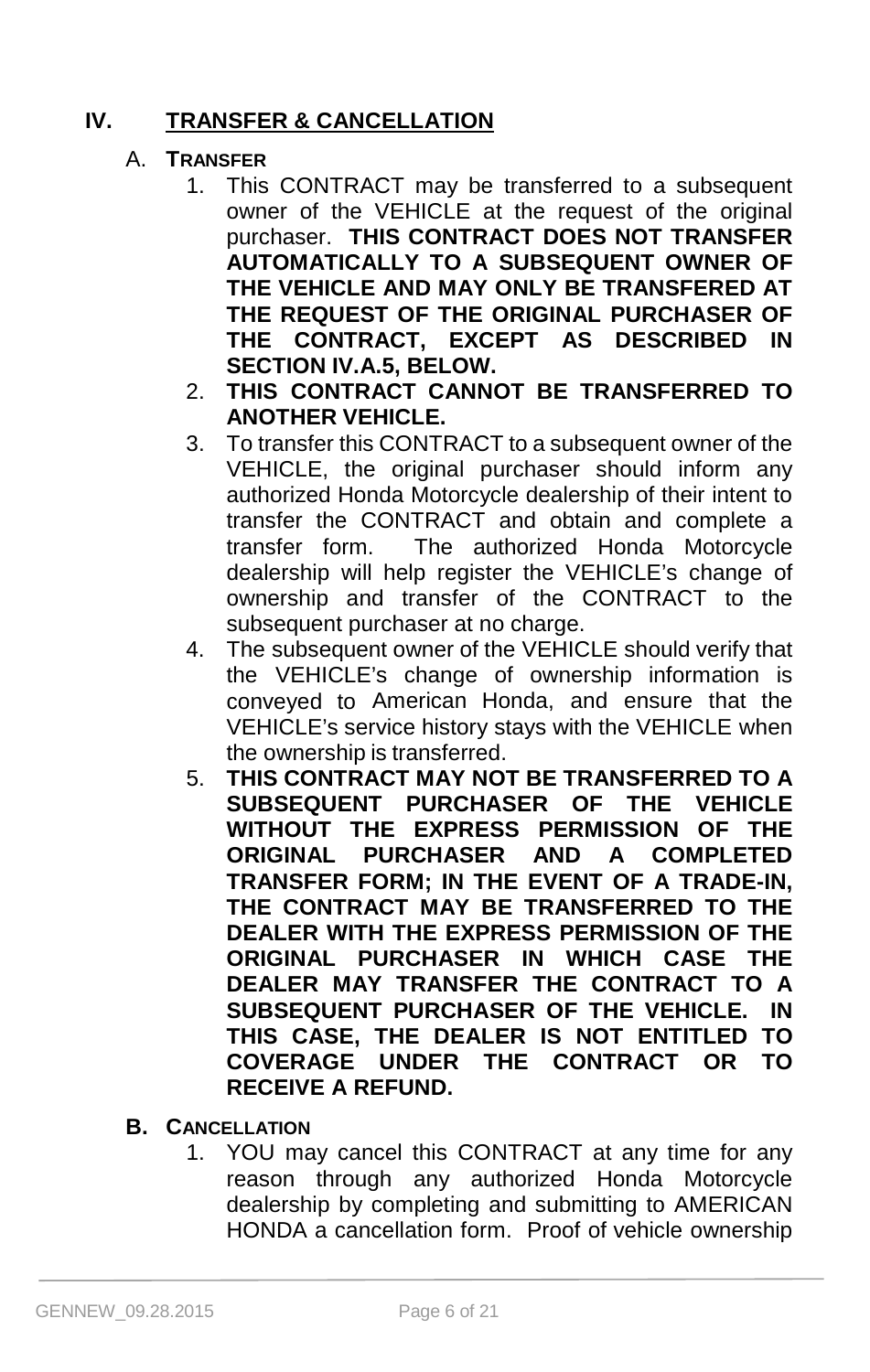or lienholder information is required when applying for cancellation.

- 2. **THIS CONTRACT MAY ONLY BE CANCELLED BY THE CONTRACT HOLDER OF RECORD AND ONLY BY COMPLETING AND SUBMITTING TO AMERICAN HONDA A CANCELLATION FORM.**
- 3. Upon cancellation of the CONTRACT, if YOU are the original purchaser, YOU are entitled to a refund as specified below:
	- a. If YOU cancel this CONTRACT within sixty (60) days of the Effective Date and no claim has been made, YOU will receive a full refund of the purchase price, less a \$25.00 processing fee where permitted by state law.
	- b. If YOU cancel this CONTRACT after sixty (60) days of the Effective Date or if a claim has been made, YOU will receive a pro-rata refund based on the term remaining, less any claims paid under the CONTRACT and a \$25.00 processing fee where permitted by state law.
- **4. TRANSFERRED CONTRACTS ARE NOT ELIGIBLE FOR CANCELLATION REFUNDS. ONLY THE ORIGINAL CONTRACT HOLDER, OR A LIENHOLDER IF ANY, AS SPECIFIED BELOW, MAY RECEIVE A REFUND.**
	- a. If this CONTRACT was financed and a discharge of lien is provided, the check will be made payable to the OWNER of the VEHICLE requesting cancellation.
	- b. If this CONTRACT was financed and a discharge of lien is not provided, any refund amount will be issued to the lienholder.
	- c. In the event of a loan default or repossession for which the lienholder has been unable to reach the OWNER, the lienholder may request the check be made payable to the lienholder.
- 5. WE may cancel this CONTRACT at any time for the following reasons by sending notice of the cancellation to YOUR last known address fifteen (15) days prior to the effective date of the cancellation:
	- a. Nonpayment of the provider fee.
	- b. Fraud or material misrepresentation related to this CONTRACT.
	- c. Substantial breach of this CONTRACT.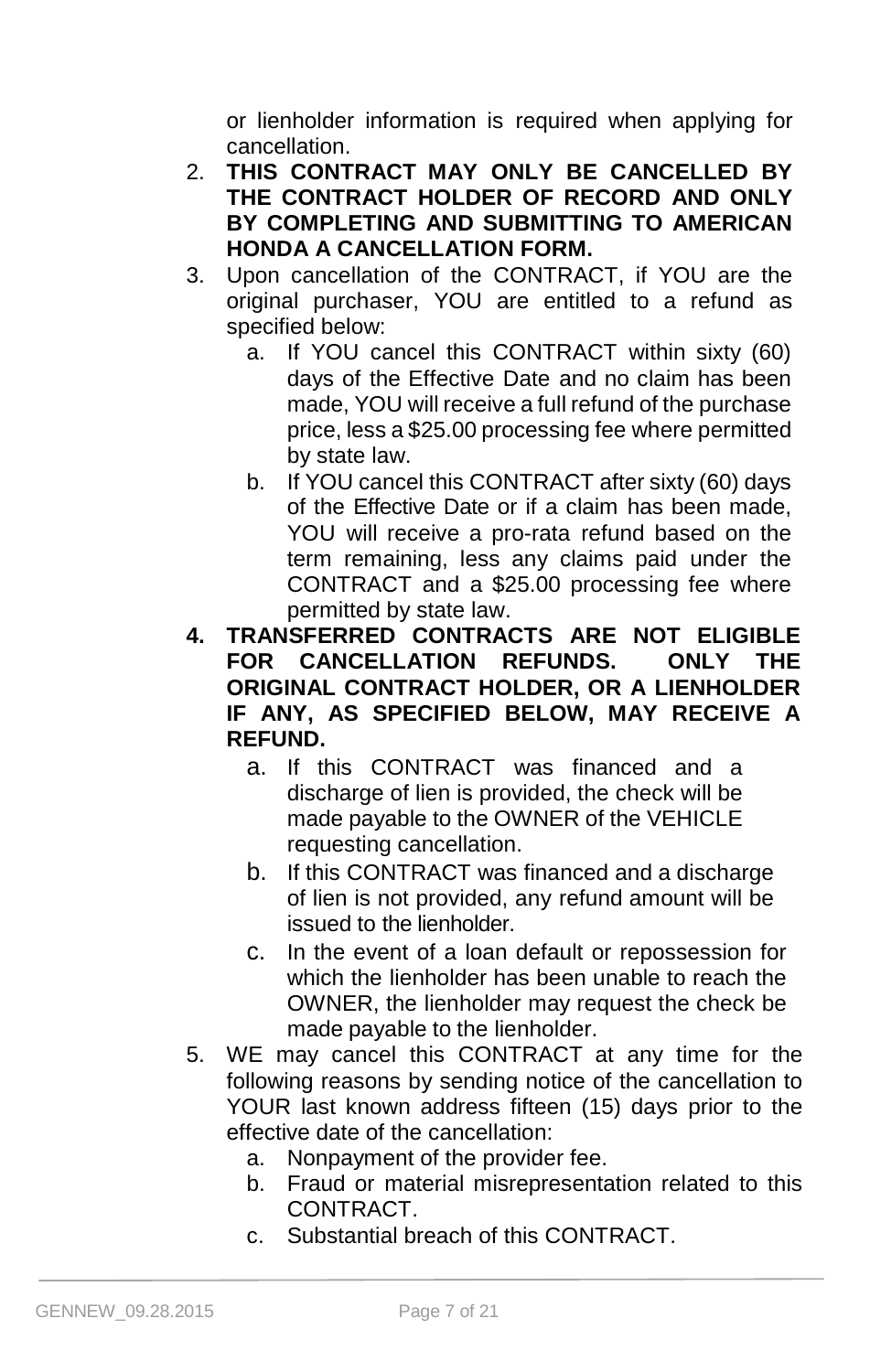- 6. If WE cancel this CONTRACT, YOU will receive a pro-rata refund of the unearned provider fee unless the cancellation is due to YOUR nonpayment of the provider fee.
- 7. Cancellation requests may require three to four weeks for processing.

### **V. YOUR OBLIGATIONS**

- **A. YOU must maintain YOUR VEHICLE according to the maintenance schedule in the owner's manual and keep an accurate record of the maintenance, which may include:**
	- **1. A maintenance record (such as the one in the Owner's Manual), which displays each date of service and work performed. Each entry should be signed or stamped by a person who is qualified to service YOUR VEHICLE.**
	- **2. Copies of repair orders/receipts detailing performance of required maintenance, including dates.**
	- **3. A statement that YOU performed the maintenance yourself, stating the type of work performed and the** This statement should be **accompanied by receipts for the replacement**
- **B. YOU will have to pay for the maintenance of Your VEHICLE, including service at the scheduled intervals. YOU may perform the work yourself if YOU have the skills to do so. This will NOT void this CONTRACT.**
- **C. FAILURES CAUSED DIRECTLY BY YOUR LACK OF MAINTENANCE OR IMPROPER MAINTENANCE ARE NOT COVERED BY THIS CONTRACT.**
- **D. WE recommend YOUR DEALER as the best place for fulfilling YOUR maintenance obligation.**

#### **VI. HOW TO OBTAIN SERVICE**

#### A. **ALL REPAIRS MUST BE PERFORMED BY AN AUTHORIZED AMERICAN HONDA DEALERSHIP.**

B. If repairs are necessary, YOU should contact a dealer who is authorized to service YOUR type of Honda, whether it's a Motorcycle, ATV, MUV or Scooter, during their normal service department business hours and arrange, at YOUR expense, to take YOUR VEHICLE and its maintenance documents to the dealership.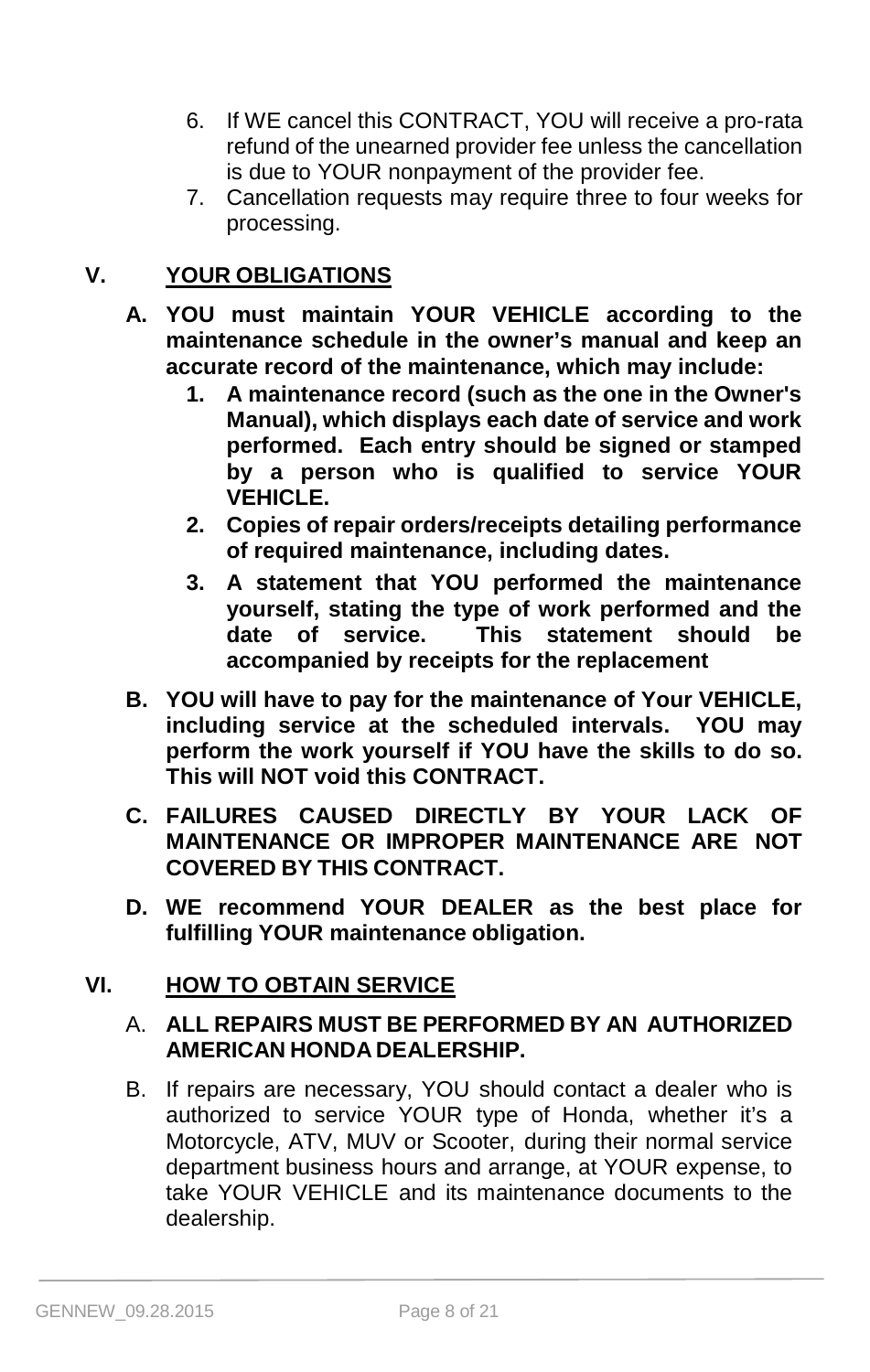- 1. See the service manager, present this CONTRACT and describe YOUR VEHICLE's problem. YOU may be asked to provide documentation of proper maintenance, which may consist of one or more of the following:
	- a. A maintenance record (such as the one in the Owner's Manual), which displays each date of service and work performed. Each entry should be signed or stamped by a person who is qualified to service YOUR VEHICLE.
	- b. Copies of repair orders/receipts detailing performance of required maintenance, including dates.
	- c. A statement that YOU performed the maintenance yourself, stating the type of work performed and the date of service. This statement should be accompanied by receipts for the replacement parts/filters/gaskets/fluids, etc. that YOU used.
- 2. Arrangements will then be made to complete covered repairs.
- C. **FAILURE TO PERFORM ANY MAINTENANCE SERVICE(S) OR TO PROVIDE ADEQUATE PROOF OF MAINTENANCE, AS REASONABLY DETERMINED BY AMERICAN HONDA, WILL RESULT IN DENIAL OF COVERAGE IF A PART FAILS DUE TO YOUR FAILURE TO PROPERLY MAINTAIN YOUR VEHICLE.**

**NOTE:** It is necessary that YOUR maintenance records remain with YOUR VEHICLE for use by subsequent owners.

#### **VII. EMERGENCY REPAIRS**

- **A.** If it is necessary for YOU to obtain emergency repairs after normal business hours, or by anyone other than an authorized Honda dealer, **YOU MUST CALL AMERICAN HONDA AT (800) 555-3496 FOR PRIOR AUTHORIZATION FOR REPAIRS AND INSTRUCTIONS FOR OBTAINING REIMBURSEMENT, BEFORE INCURRING ANY REPAIR COSTS.** American Honda's office is open weekdays from 8:30 am to 5:00 pm, Pacific Time, excluding holidays.
- **B.** If YOU must obtain emergency repairs when American Honda's office is closed, repairs may be performed as follows:
	- 1. YOUR VEHICLE must be inoperable as a result of a MECHANICAL BREAKDOWN.
	- 2. YOU must pay the repair facility and submit a claim for reimbursement to American Honda.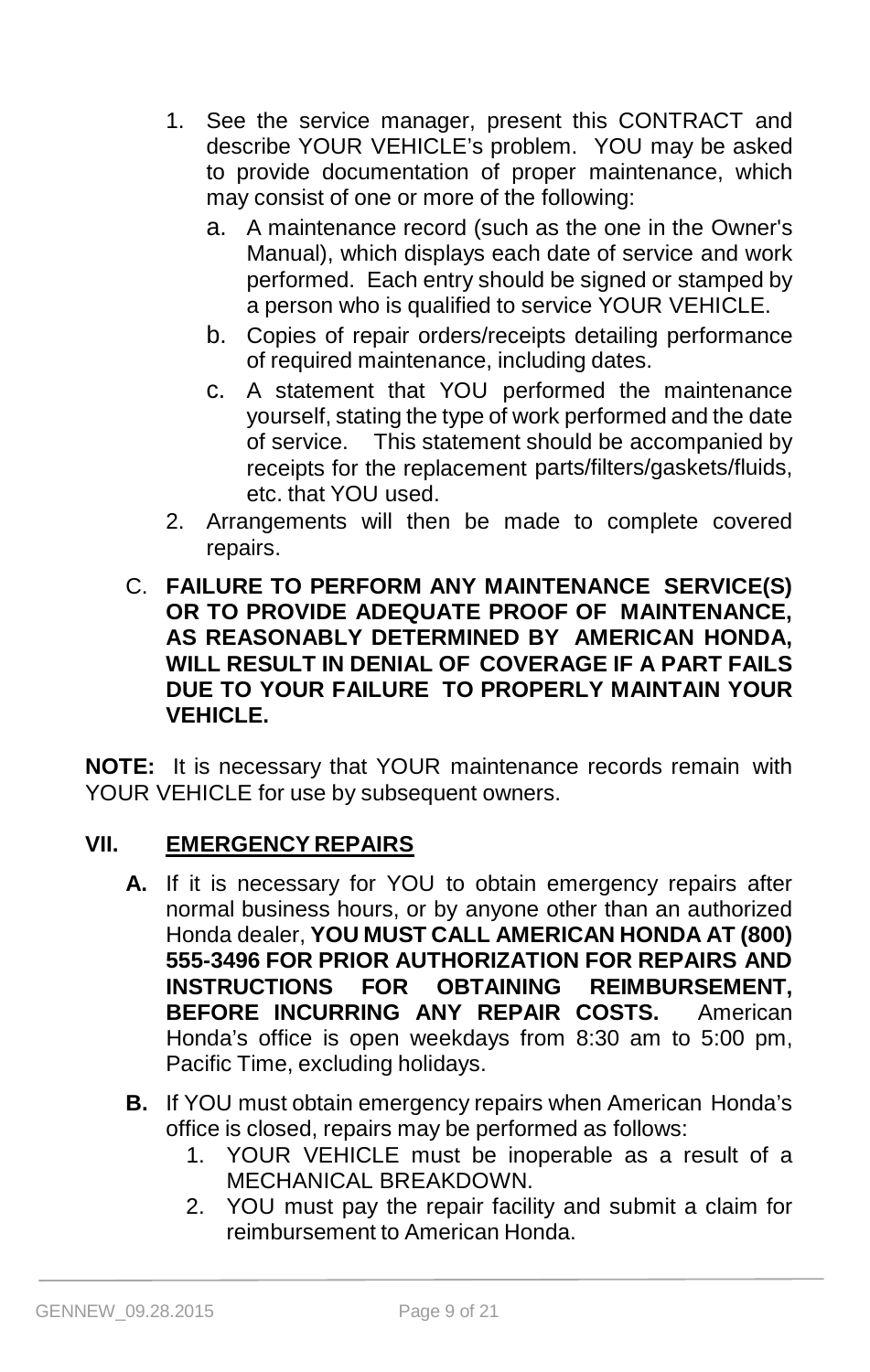- 3. YOU must notify AMERICAN HONDA of the repair by a non- Honda repair facility on the next business day.
- 4. YOU must submit to AMERICAN HONDA a written description of the repair and a detailed work order from the repair facility within 30 days after the repair.
- 5. YOU must make any parts available for inspection by American Honda. AMERICAN HONDA reserves the right to inspect YOUR VEHICLE to gather necessary information regarding any claim.
- **C. THE FOLLOWING WILL NOT BE COVERED WITHOUT PRIOR AUTHORIZATION:**
	- 1. **NON-EMERGENCY REPAIRS PERFORMED BY ANYONE OTHER THAN AN AUTHORIZED HONDA DEALER**
	- 2. **EMERGENCY REPAIRS PERFORMED BY ANYONE OTHER THAN AN AUTHORIZED HONDA DEALER WHEN AMERICAN HONDA'S OFFICE IS OPEN**

# **VIII. WHAT IS NOT COVERED**

- A. **THIS CONTRACT DOES NOT COVER:**
	- 1. **BATTERIES;**
	- 2. **AUDIO and NAVIGATION EQUIPMENT;**
	- 3. **ACCESSORIES; and**
	- 4. **TIRES**
	- 5. **FAILURES WHICH ARE NOT DUE TO A DEFECT IN MATERIAL OR FACTORY WORKMANSHIP**
	- 6. **REGULAR OR REQUIRED MAINTENANCE**
	- 7. **REPLACEMENT OF EXPENDABLE MAINTENANCE ITEMS INCLUDING, BUT NOT LIMITED TO:**
		- a. **SPARK PLUGS**
		- b. **GASKETS**
		- c. **FILTERS**
		- d. **HOSES**
		- e. **COOLANT**
		- f. **BELTS**
		- g. **LUBRICANTS**
	- 8. **PARTS AFFECTED OR DAMAGED BY:**
		- a. **IMPROPER INSTALLATION OF PARTS OR ATTACHMENTS**
		- b. **UNSUITABLE USE IN AN APPLICATION FOR WHICH THE PART WAS NOT DESIGNED**
		- c. **INCORPORATION OR USE OF UNSUITABLE ATTACHMENTS OR PARTS**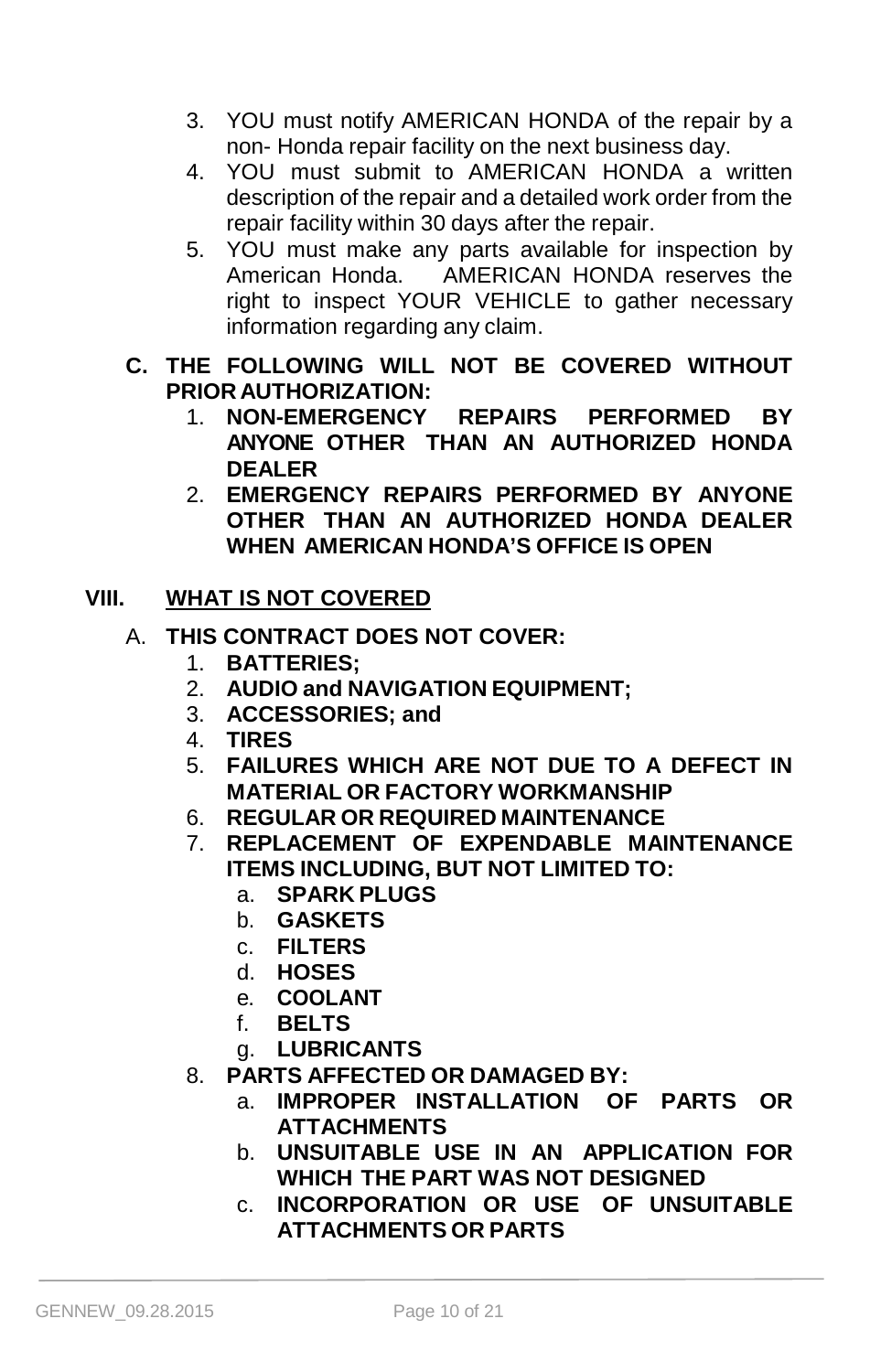- d. **ANY REPAIR, IF A NON-AUTHORIZED PART OR ACCESSORY CAUSED OR CONTRIBUTED TO THE BREAKDOWN OR DAMAGE**
- e. **ACCIDENT AND/OR COLLISION**
- f. **DETERIORATION FROM THE ELEMENTS**
- g. **LACK OF REQUIRED MAINTENANCE**
- h. **NEGLECT**
- i. **NORMAL WEAR & TEAR**
- j. **MISUSE**
- k. **NATURAL DISASTER**
- l. **ACTS OF NATURE**
- m. **IMPROPER MAINTENANCE**
- n. **ABUSE**
- o. **UNAUTHORIZED ALTERATION OF ANY PART**
- p. **VANDALISM**
- q. **THEFT**
- r. **FIRE**
- 9. **REPAIRS PERFORMED IN NON-COMPLIANCE WITH STANDARDS AND CONDITIONS SET FORTH BY AMERICAN HONDA FOR SUCH SERVICE, AND REIMBURSEMENT FOR SUCH SERVICE, INCLUDING REPAIRS WITHOUT PRIOR AUTHORIZATION WHICH REQUIRE SUCH AUTHORIZATION.**
- B. **THE FOLLOWING ACTIVITIES WILL VOID HONDACARE COVERAGE OF THE VEHICLE:**
	- 1. **RACING**
	- 2. **COMPETITION**
	- 3. **RENTAL**
- C. **AMERICAN HONDA EXPRESSLY DISCLAIMS ANY RESPONSIBILITY FOR:**
	- 1. **LOSS OF TIME;**
	- 2. **LOSS OF USE OF THE VEHICLE;**
	- 3. **NEGLIGENCE, ERROR, OR OMISSION ON THE PART OF ANY ROADSIDE ASSISTANCE SERVICE PROVIDER;**
	- 4. **TRANSPORTATION EXPENSES;**
	- 5. **PERSONAL EXPENSES;**
	- 6. **ANY OTHER INCIDENTAL OR CONSEQUENTIAL DAMAGE; OR**
	- 7. **PRE-EXISTING CONDITIONS.**

#### **IX. CUSTOMER SATISFACTION**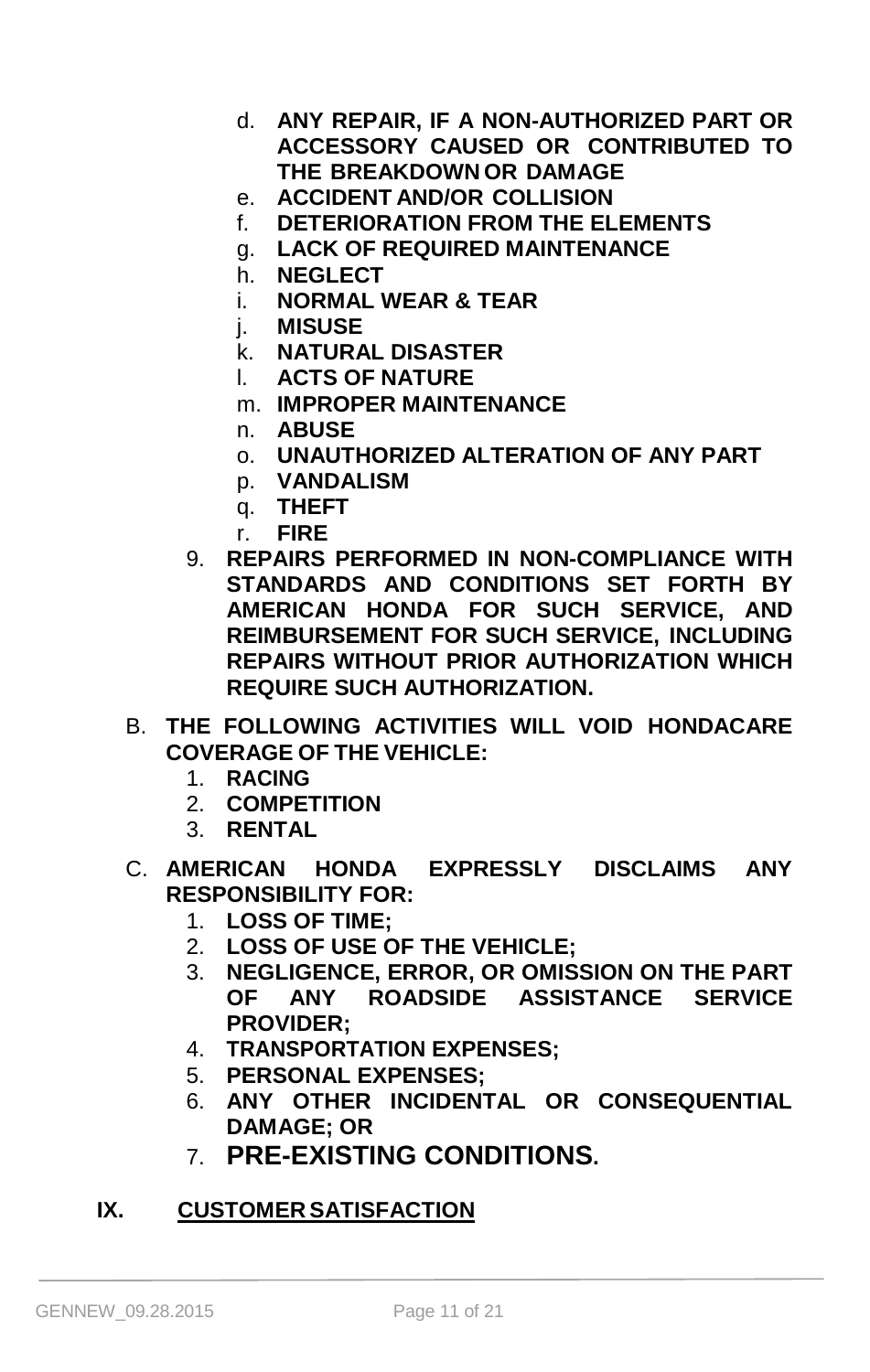YOUR satisfaction and goodwill are important to YOUR DEALER and American Honda. Normally, any problems with the product will be handled by YOUR DEALER's Service Department. Sometimes, however, in spite of the best intentions of all concerned, misunderstandings may occur. If YOUR problem has not been handled to YOUR satisfaction, WE suggest YOU take the following action:

- A. Discuss the problem with a member of the dealership's management. Often complaints can be quickly resolved at that level. If the problem has already been reviewed with the Service Manager, contact the General Manager or owner of the dealership.
- B. If YOUR problem still has not been resolved to YOUR satisfaction, please write: Motorcycle Customer Service Department, American Honda Motor Co., Inc., P.O. Box 2200, Torrance, CA 90509-2200 or YOU may call Motorcycle Customer Service at (866) 784-1870. following information in order to assist YOU:
	- a. YOUR Name, Address, and Telephone Number
	- b. Model and Vehicle Identification Number (VIN)
	- c. Date of Purchase
	- d. Dealer Name and Address
	- e. Nature of Problem
- C. After reviewing all the facts, Customer Service will contact YOU and advise what action can be taken. Please bear in mind that YOUR problem will likely be resolved at the dealership, using the dealer's facilities, equipment, and personnel. For this reason, it is important that YOUR initial contact be with the dealer.

#### **X. STATE SPECIFIC PROVISIONS**

These special state requirements apply if YOUR CONTRACT was purchased in one of the following states and supersede any other provisions herein to the contrary:

- A. **Alabama**: If YOU cancel this CONTRACT within sixty (60) days of the purchase date listed on the IDENTIFICATION PAGE as described in section IV.B.3.a of this CONTRACT no cancellation fee will be charged. A ten percent (10%) penalty per month will be added to a refund that is not paid within forty-five (45) days of return of the service contract to the provider.
- B. **Alaska**: If YOU cancel this CONTRACT within sixty (60) days of the purchase date listed on the IDENTIFICATION PAGE as described in section IV.B.3.a of this CONTRACT, no cancellation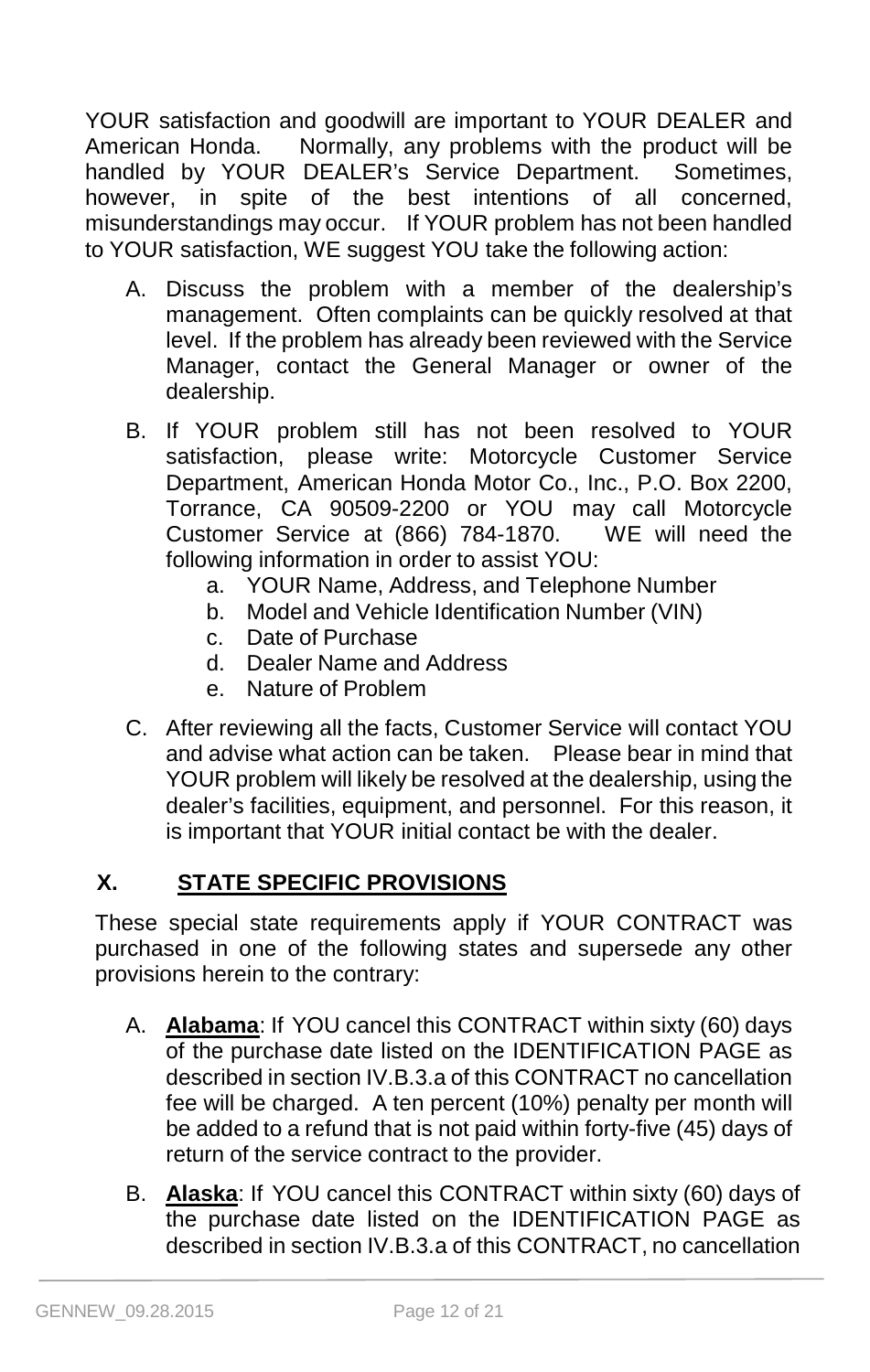fee will be charged. Any cancellation fee charged under this CONTRACT shall not exceed the lesser of \$25 or seven-and-ahalf percent (7.5%) of the purchase price of this CONTRACT.

- C. **Arizona**: In calculating YOUR refund due upon cancellation of this CONTRACT, no claims paid will be deducted.
- D. **Arkansas**: If YOU cancel this CONTRACT within sixty (60) days of the purchase date listed on the IDENTIFICATION PAGE as described section IV.B.3.a of this CONTRACT no cancellation fee will be charged. A ten percent (10%) penalty per month will be added to a refund that is not paid within forty-five (45) days of return of the service contract to the provider.
- E. **California**: Any cancellation fee charged under this CONTRACT shall not exceed the lesser of \$25 or ten percent (10%) of the purchase price of the CONTRACT. A ten percent (10%) penalty per month will be added to a refund that is not paid within thirty (30) days of return of the service contract to the provider. If any promise made in the CONTRACT has been denied or has not been honored within 60 days after YOUR request, YOU may contact the California Department of Insurance at (800) 927-4357or access the department's Internet Web site (www.insurance.ca.gov).

#### **Provision VII.B is amended to state that coverage under this CONTRACT is excluded for MECHANICAL BREAKDOWN due to racing, competition, or rental of the VEHICLE, rather than voiding coverage.**

As used in section VIII.A.3, the term "ACCESSORIES" means any item added to or installed on the VEHICLE by anyone other than the VEHICLE's manufacturer, including but not limited to, spoilers, rims or wheel covers, DVD players, gaming systems, glow lights, floor mats, towing hitches, seat covers, roll cages, specialty handlebars, or other appearance modifications.

F. **Florida**: For Florida only, if YOUR VEHICLE is a motorcycle, the obligor under this CONTRACT is American Honda Service Contract Corporation, 20800 Madrona Avenue, Torrance, CA 90503, (310) 972-2473, license number 60083. For all other VEHICLES, the obligor under this COTNRACT is American Honda Motor Co., Inc., P.O. Box 2200, Torrance, CA 90509- 2200, (800) 555-3496, license number 31503. The rate charged for this CONTRACT is not subject to regulation by the Florida Office of Insurance Regulation. The cancellation fee described in section (IV)(c) of this CONTRACT shall not exceed the lesser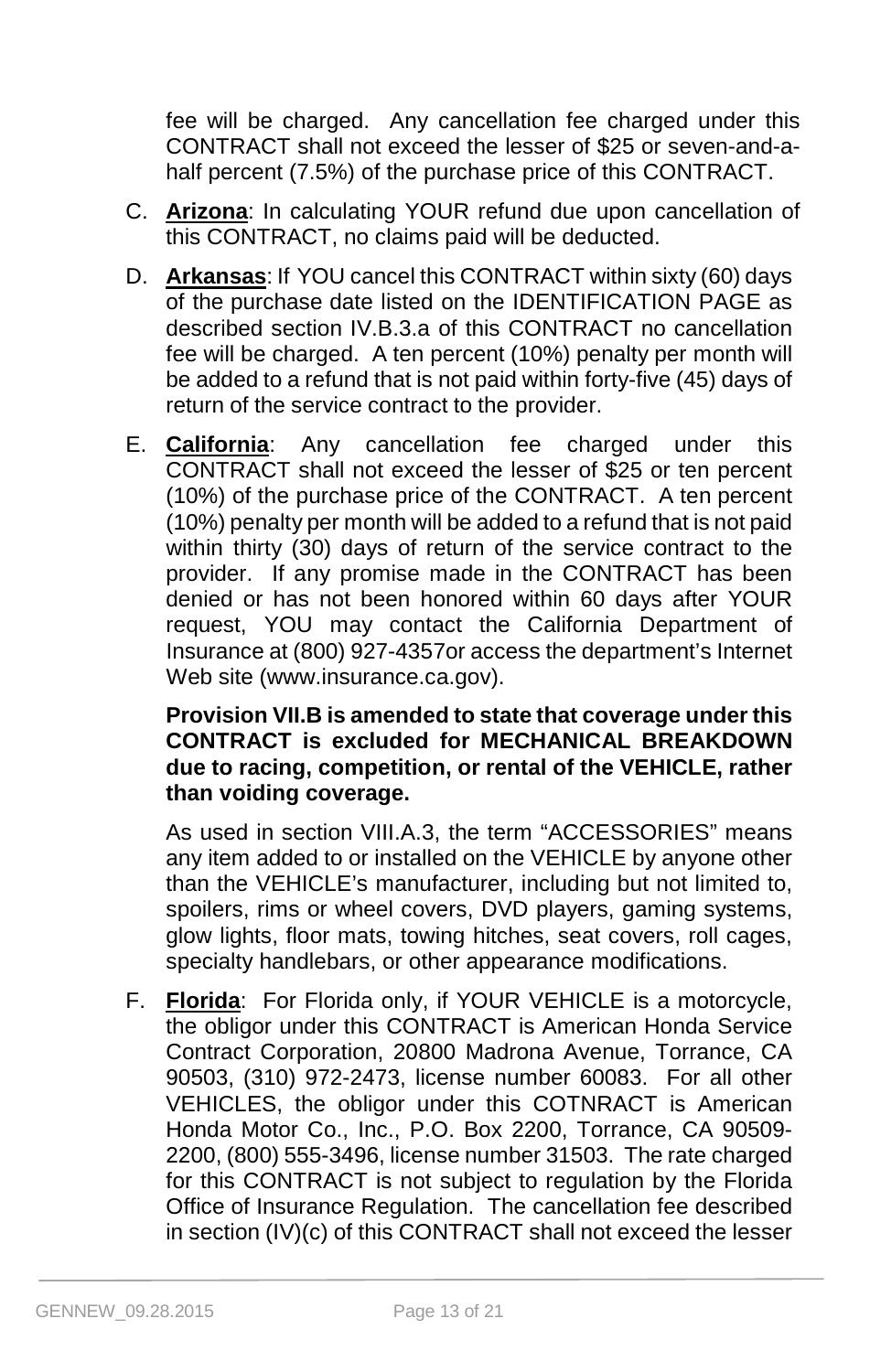of \$25 or five percent (5%) of the purchase price of this CONTRACT.

- G. **Hawaii**: If YOU cancel this CONTRACT within sixty (60) days of the purchase date listed on the CONTRACT Page as described in section IV.B.3.a of this Contract, no cancellation fee will be charged. For Hawaii, OUR Obligations under this CONTRACT are insured under a service contract contractual liability policy provided by American Bankers Insurance Company of Florida. If a claim for service has not been completed within sixty (60) days after proof of loss has been filed with US, the claim can be submitted to American Bankers Insurance Company of Florida, at 11222 Quail Roost Drive, Miami, FL 33157, or by calling the toll free number at (866) 306-6694.
- H. **Idaho**: Coverage afforded under this motor vehicle service contract is not guaranteed by the Idaho Insurance Guarantee Association. For Idaho, OUR Obligations under this CONTRACT are insured under a service contract contractual liability policy provided by American Bankers Insurance Company of Florida. If a claim for service has not been completed within sixty (60) days after proof of loss has been filed with US, the claim can be submitted to American Bankers Insurance Company of Florida, at 11222 Quail Roost Drive, Miami, FL 33157, or by calling the toll free number at (866) 306- 6694.
- I. **Illinois**: Any cancellation fee charged will not exceed the lesser of \$25 or ten percent (10%) of the purchase price of this CONTRACT.
- J. **Indiana**: This CONTRACT is not insurance and is not subject to Indiana insurance law.
- K. **Iowa**: If YOU cancel this CONTRACT within sixty (60) days of the purchase date listed on the IDENTIFICATION PAGE as described in section IV.B.3.a of this CONTRACT, no cancellation fee will be charged. A ten percent (10%) penalty per month shall be added to a refund not made within thirty (30) days of the request. YOU may have additional rights under Iowa Consumer Credit Code, Chapter 537. If YOU have questions or concerns about this CONTRACT, YOU may contact the Iowa Insurance Commissioner at 330 Maple Street, Des Moines, IA 50319-0065, or by telephone at (515) 281-5705 or (877) 955- 1212.
- L. **Louisiana**: In calculating YOUR refund due upon cancellation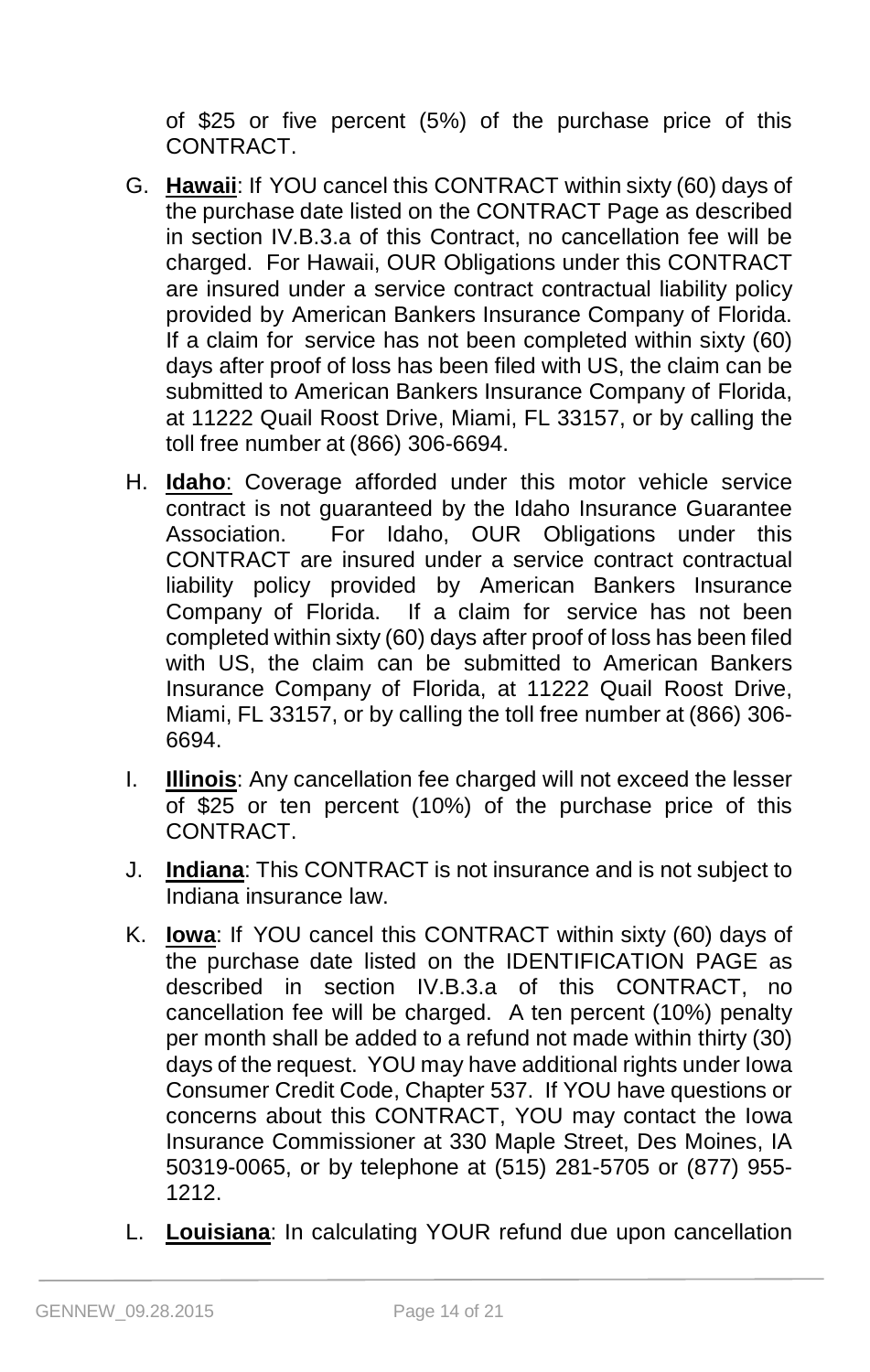of this CONTRACT, no claims paid will be deducted.

- M. **Maine**: If YOU cancel this CONTRACT within sixty (60) days of the purchase date listed on the IDENTIFICATION PAGE as described in section IV.B.3.a of this CONTRACT, no cancellation fee will be charged. The cancellation fee described in section (IV)(c)(2) of this CONTRACT, shall not exceed the lesser of \$25 or ten percent (10%) of the purchase price of the CONTRACT. A ten percent (10%) penalty per month shall be added to a refund not made within forty-five (45) days of the request.
- N. **Maryland**: If YOU cancel this CONTRACT within sixty (60) days of the purchase date listed on the IDENTIFICATION PAGE as described in section IV.B.3.a of this CONTRACT, no cancellation fee will be charged.
- O. **Massachusetts**: If YOU cancel this CONTRACT within sixty (60) days of the purchase date as described in section IV.B.3.a of this CONTRACT, no cancellation fee will be charged. Any cancellation fee under this CONTRACT, shall not exceed \$25 or ten percent (10%) of the purchase price of the CONTRACT. A ten percent (10%) penalty per month shall be added to a refund not made within forty-five (45) days of the request.
- P. **Minnesota**: A ten percent (10%) penalty per month shall be added to a refund not made within forty-five (45) days of the request.
- Q. **Mississippi**: Section IV.B.5 is amended to that We will provide You at least ten (10) days' notice if the reason for cancellation is nonpayment and at least thirty (30) days' notice of cancellation for any other reason.
- R. **Missouri**: If YOU cancel this CONTRACT within sixty (60) days of the purchase date listed on the IDENTIFICATION PAGE as described in section IV.B.3.a of this CONTRACT, no cancellation fee will be charged. A ten percent (10%) penalty per month shall be added to a refund not made within forty-five (45) days of the request.
- S. **Nebraska**: For Nebraska, OUR Obligations under this CONTRACT are insured under a service contract contractual liability policy provided by American Bankers Insurance Company of Florida. If a claim for service has not been completed within sixty (60) days after proof of loss has been filed with US, the claim can be submitted to American Bankers Insurance Company of Florida, at 11222 Quail Roost Drive,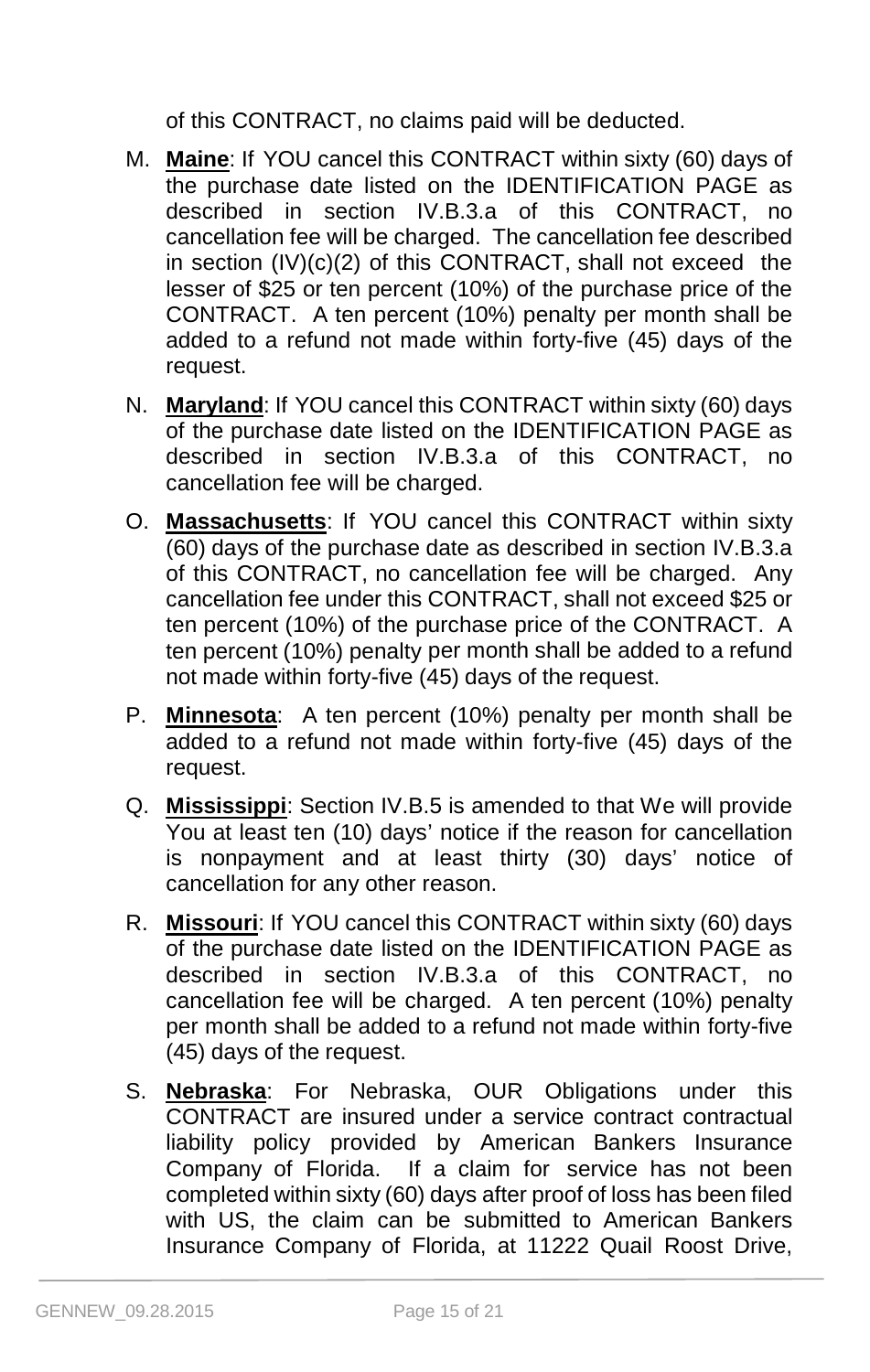Miami, FL 33157, or by calling the toll free number at (866) 306- 6694.

T. **Nevada**: A ten percent (10%) penalty per every thirty (30) days shall be added to a refund not made within forty-five (45) days of the request. If this CONTRACT has been in effect for at least seventy (70) days, WE may not cancel this CONTRACT before the expiration date or one year from the effective date, whichever occurs first, except for the reasons stated in section IV.B.5 of this CONTRACT, provided that section IV.B.5 is amended to read "Discovery of an act or omission by YOU or a violation of the CONTRACT by YOU."

This CONTRACT is not renewable.

No claims paid will be deducted from any refund owed. No cancellation fee will be deducted from any refund owed.

**Provision VII.B is amended to state that coverage under this CONTRACT is excluded for MECHANICAL BREAKDOWN due to racing, competition, or rental of the VEHICLE, rather than voiding coverage.**

- U. **New Hampshire**: In the event YOU do not receive satisfaction under this CONTRACT, YOU may contact the New Hampshire Insurance Department, 56 Old Suncook Rd., Concord NH 03301-7317, (800) 852- 3416
- V. **New Jersey**: If no claim has been made and YOU cancel within the first sixty (60) days, a ten percent (10%) penalty per month shall be added to a refund not made within forty-five (45) days of the request.
- W. **New Mexico**: If YOU cancel this CONTRACT within sixty (60) days of the purchase date listed on the IDENTIFICATION PAGE as described in section IV.B.3.a of this CONTRACT, no cancellation fee will be charged. A ten percent (10%) penalty per month shall be added to a refund not made within sixty (60) days of the request. If this CONTRACT has been in effect for at least seventy (70) days, WE may not cancel this CONTRACT before the expiration date or one year from the effective date, whichever occurs first, except for the reasons stated in section IV.B.5 of this CONTRACT.
- X. **New York**: If YOU cancel this CONTRACT within sixty (60) days of the purchase date listed on the IDENTIFICATION PAGE as described in section IV.B.3.a of this CONTRACT, no cancellation fee will be charged. A ten percent (10%) penalty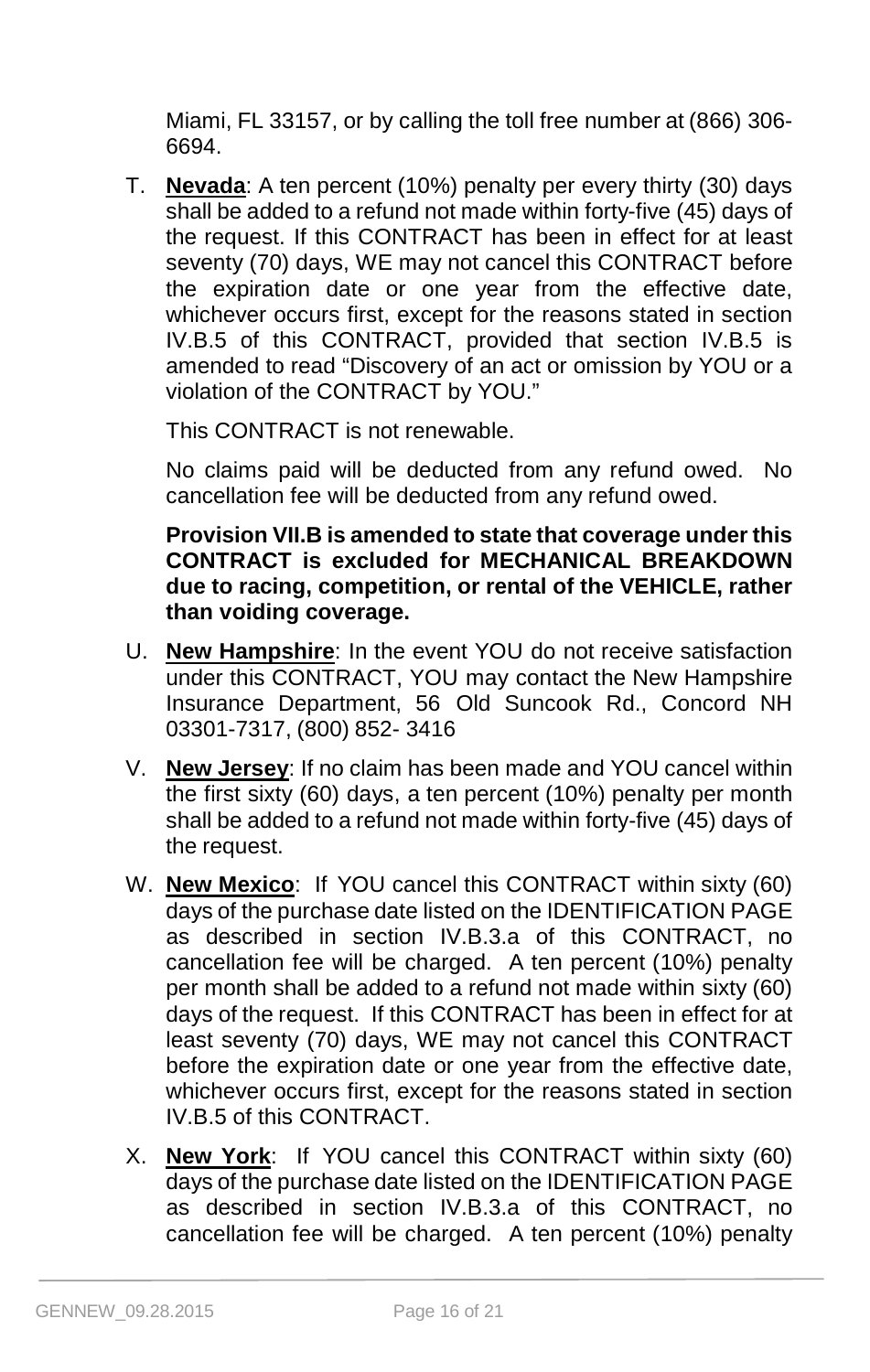per month shall be added to a refund not made within thirty (30) days of the request.

- Y. **Ohio**: For Ohio, OUR Obligations under this CONTRACT are insured under a service contract contractual liability policy provided by American Bankers Insurance Company of Florida. If a claim for service has not been completed within sixty (60) days after proof of loss has been filed with US, the claim can be submitted to American Bankers Insurance Company of Florida, at 11222 Quail Roost Drive, Miami, FL 33157, or by calling the toll free number at (866) 306-6694.
- Z. **Oklahoma**: This is not an insurance contract. Coverage afforded under this CONTRACT is not guaranteed by the Oklahoma Insurance Guaranty Association. Any cancellation fee described under this CONTRACT shall not exceed the lesser of \$25 or ten percent (10%) of the purchase price of the **CONTRACT**
- AA. **South Carolina**: If YOU cancel this CONTRACT within sixty (60) days of the purchase date listed on the IDENTIFICATION PAGE as described in section IV.B.3.a of this CONTRACT, no cancellation fee will be charged. A ten percent (10%) penalty per month shall be added to a refund not made within forty-five (45) days of the request.
- BB. **Texas:** If YOU cancel this CONTRACT within sixty (60) days of the purchase date listed on the IDENTIFICATION PAGE as described in section (IV)(c)(1) of this CONTRACT, no cancellation fee will be charged. A ten percent (10%) penalty per month shall be added to a refund not made within forty-five (45) days of the request. YOU may contact the Texas Department of Licensing and Regulation, PO Box 12157, Austin, Texas, 78711, (800) 803-9202, if YOU have an unresolved complaint or have any questions concerning the regulation of service contract providers.
- CC.**Vermont:** If YOU cancel this CONTRACT within sixty (60) days of the purchase date listed on the IDENTIFICATION PAGE as described in section (IV)(c)(1) of this CONTRACT, no cancellation fee will be charged.
- DD.**Washington:** If YOU cancel this CONTRACT within sixty (60) days of the purchase date listed on the IDENTIFICATION PAGE as described in section (IV)(c)(1) of this CONTRACT, no cancellation fee will be charged. A ten percent (10%) penalty shall be added to a refund not made within thirty (30) days of the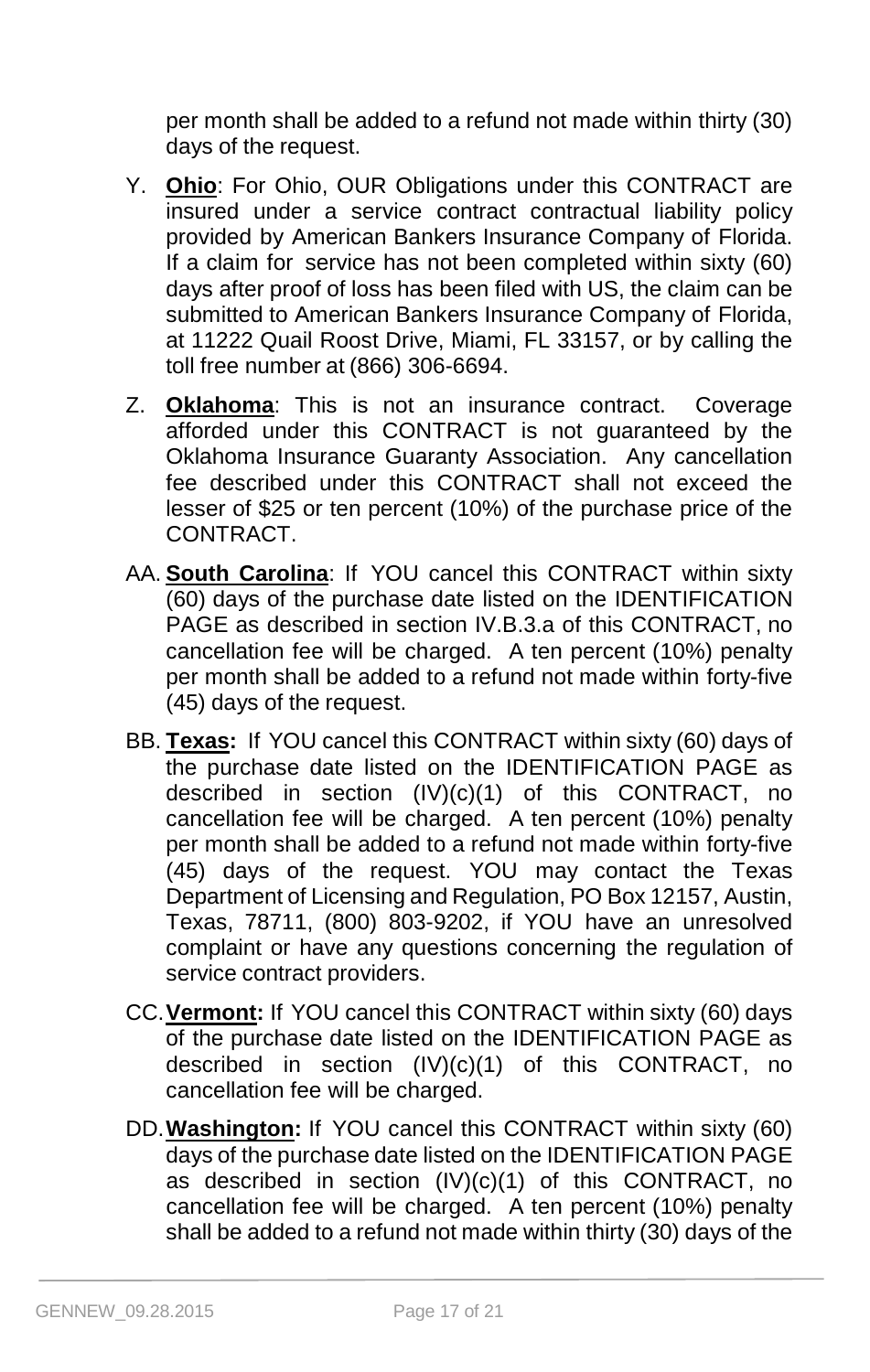request. If WE cancel this CONTRACT, any required cancellation notice will be sent to YOU twenty-one (21) days before the effective date of cancellation. WE may not cancel this CONTRACT after sixty (60) days.

- EE. **Wisconsin**: **THIS CONTRACT IS SUBJECT TO LIMITED REGULATION BY THE OFFICE OF THE COMMISSIONER OF INSURANCE.** Any cancellation fee charged will not exceed the lesser of \$25 or ten percent (10%) of the purchase price of this CONTRACT; provided, however, that no cancellation fee will be charged if the CONTRACT is canceled pursuant to section IV.B.3.a. The cancellation notice provided pursuant to section IV.B.5 will state the reason for and effective date of cancellation. In the event of a total loss of the VEHICLE, YOU may cancel this CONTRACT and receive a pro rata refund of any unearned purchase price of this CONTRACT, less any claims paid. A ten percent (10%) penalty per month shall be added to a refund not made within forty-five (45) days of the request. For Wisconsin, OUR Obligations under this CONTRACT are insured under a service contract contractual liability policy provided by American Bankers Insurance Company of Florida. If a claim for service has not been completed within sixty (60) days after proof of loss has been filed with US, or if we become insolvent or otherwise financially impaired, the claim can be submitted to American Bankers Insurance Company of Florida, at 11222 Quail Roost Drive, Miami, FL 33157, or by calling the toll free number at (866) 306-6694.
- FF. **Wyoming**: A ten percent (10%) penalty per month shall be added to a refund not made within forty-five (45) days of the request.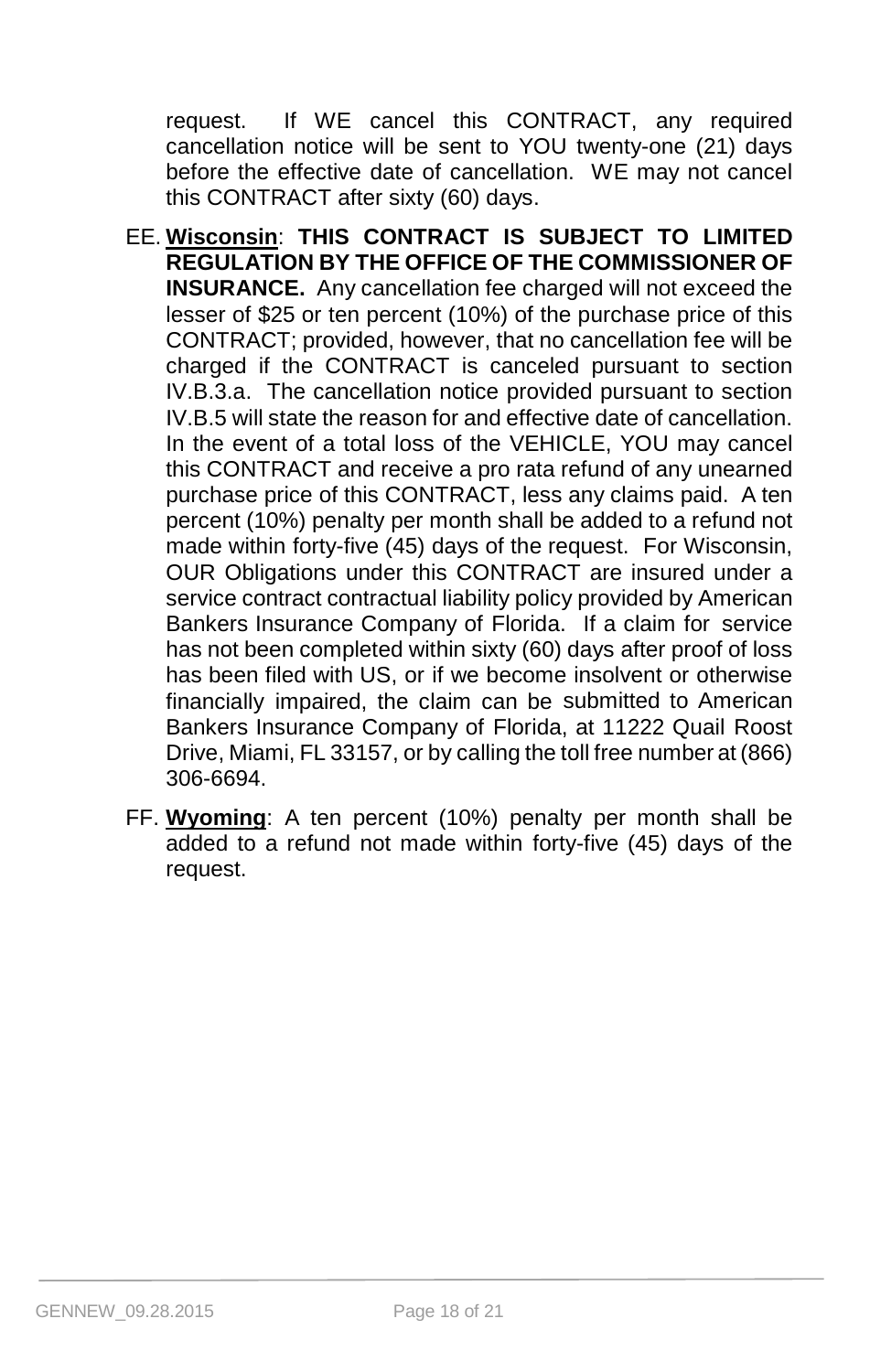#### **Washington Customer Acknowledgement Addendum**

**By YOUR initials on the lines provided, YOU confirm receipt of this CONTRACT and review of the following:**

| <b>INITIALS</b> | MATERIAL CONDITIONS THAT YOU MUST<br>MEET TO MAINTAIN COVERAGE, INCLUDING,<br>BUT NOT LIMITED TO, THE MAINTENANCE<br>SCHEDULE TO WHICH YOU MUST ADHERE,<br>THE REQUIREMENT TO DOCUMENT REPAIR<br>AND MAINTENANCE WORK, THE DUTY TO<br>PROTECT AGAINST FURTHER DAMAGE, AND<br>THE PROCEDURE FOR FILING A CLAIM;<br>THE WORK AND PARTS COVERED BY THE<br><b>CONTRACT</b> |
|-----------------|------------------------------------------------------------------------------------------------------------------------------------------------------------------------------------------------------------------------------------------------------------------------------------------------------------------------------------------------------------------------|
|                 | THE TIME AND MILEAGE LIMITATIONS;                                                                                                                                                                                                                                                                                                                                      |
|                 | THE PURCHASE OF THIS CONTRACT DOES<br>NOT WAIVE ANY IMPLIED WARRANTIES<br>INCLUDING THE IMPLIED WARRANTY OF<br><b>MERCHANTABILITY ON YOUR VEHICLE IF THE</b><br><b>CONTRACT HAS BEEN PURCHASED WITHIN 90</b><br>DAYS OF THE PURCHASE DATE OF YOUR<br><b>VEHICLE FROM A PROVIDER WHO ALSO SOLD</b><br>THE COVERED VEHICLE<br><b>EXCLUSIONS OF COVERAGE; AND</b>         |
|                 | YOUR RIGHT TO RETURN THIS CONTRACT<br>FOR A REFUND.                                                                                                                                                                                                                                                                                                                    |

**PURCHASE OF THIS CONTRACT IS NOT A REQUIREMENT TO PURCHASE YOUR VEHICLE OR OBTAIN FINANCING. WE DO NOT DISCLOSE INFORMATION ABOUT OUR CUSTOMERS TO ANYONE, EXCEPT AS PERMITTED BY LAW.**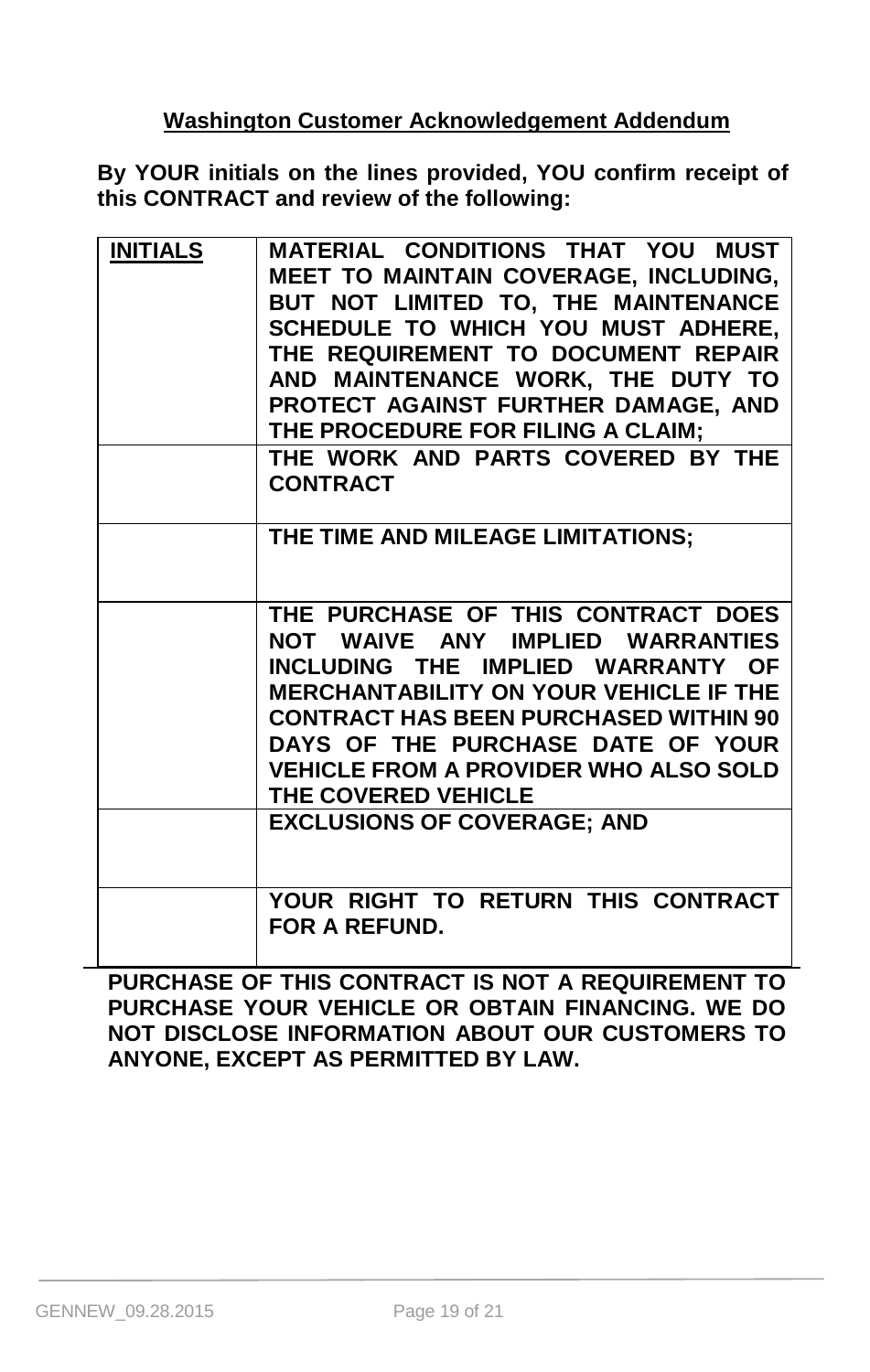Back Cover Inside



For Honda Powersports products

Administered by American Honda Motor Co., Inc.

Administered in Florida by American Honda Service Contract Corp., License #60083 American Honda Motor Co., Inc. License #31503 P. O. Box 2225 Torrance, CA 90509-2225

ID Card

Remove card carefully.

Visit our website at powersports.honda.com